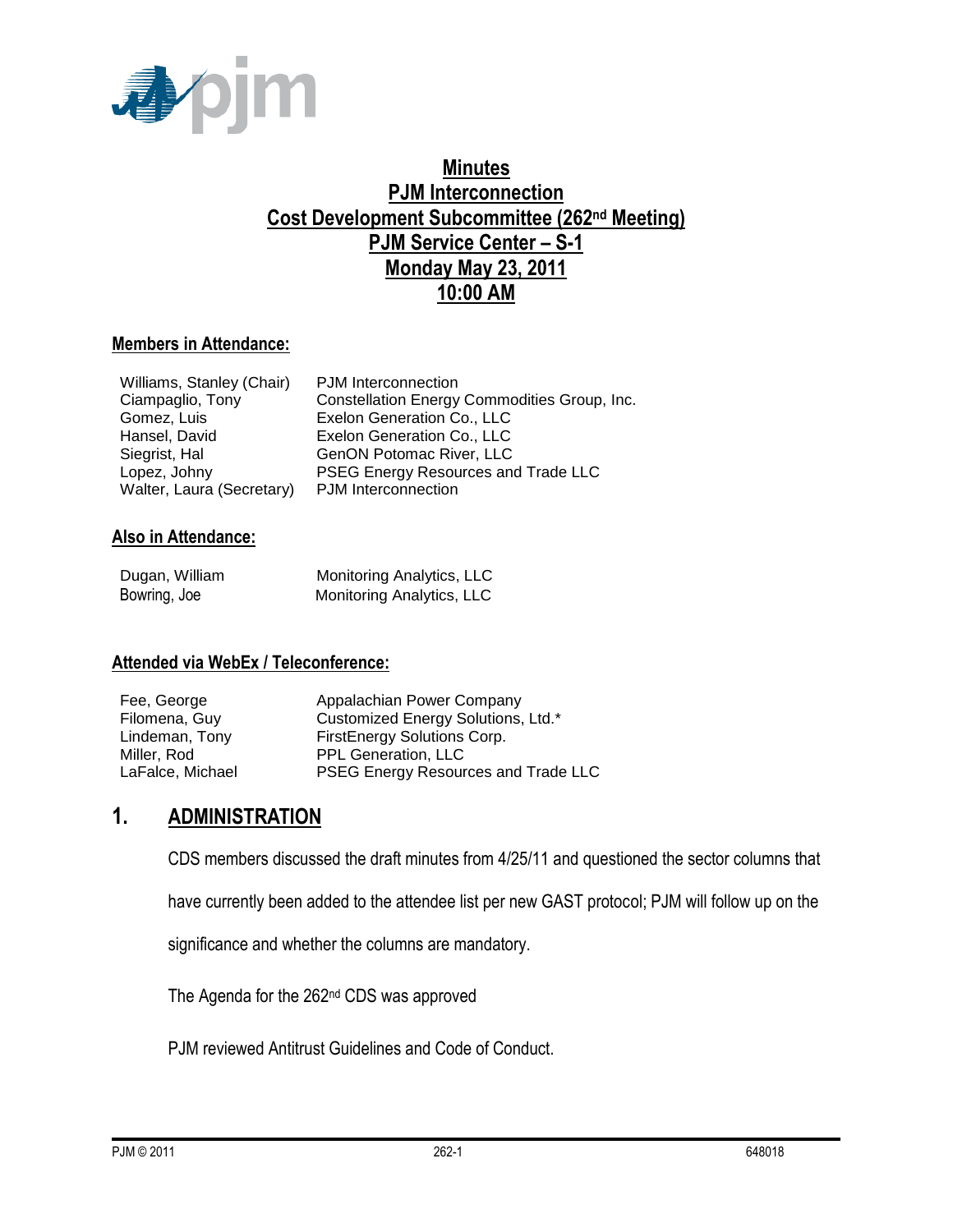

## **2. CDS STATUS UPDATE**

Mr. Williams informed CDS members that the annual [Handy Whitman calculation](http://www.pjm.com/committees-and-groups/subcommittees/~/media/committees-groups/subcommittees/cds/20100514/20100514-item-03a-handy-whitman-index.ashx) was updated and that PJM submitted updates to Manual 15, Section 9, Opportunity Costs in [a May 12, 2011](http://elibrary.ferc.gov/idmws/file_list.asp?accession_num=20110512-5080)  [informational filing.](http://elibrary.ferc.gov/idmws/file_list.asp?accession_num=20110512-5080) The changes above will go into Manual 15 on 6/1/11.

### **3. NO LOAD FUEL/COST: [ISSUE TRACKING LINK](http://www.pjm.com/committees-and-groups/issue-tracking/issue-tracking-details.aspx?Issue=%7bB4390F49-FB83-4790-B1E7-89EF1844E073%7d)**

The CDS reviewed an example problem presented by PJM. CDS members had many questions about the example, and requested that PJM come to the next meeting with the following items:

- The problem statement will be updated to address how no load is entered into eMKT
- The educational document will contain more information about how eMKT takes no load offers currently
- Example will be extended to the final numbers entered into eMKT
- Manual language will be redrafted
- CDS may revisit the matrix at the next meeting

### **4. VARIABLE OPERATING AND MAINTENANCE (VOM) COST DEFINITION: [ISSUE](http://www.pjm.com/committees-and-groups/issue-tracking/issue-tracking-details.aspx?Issue=%7b189C7210-9A23-4782-A5B5-634A6887CFE1%7d)  [TRACKING LINK](http://www.pjm.com/committees-and-groups/issue-tracking/issue-tracking-details.aspx?Issue=%7b189C7210-9A23-4782-A5B5-634A6887CFE1%7d)**

The CDS discussed the fundamentals of what should be recovered in the capacity market and what in the energy market. CDS requested that detailed definitions of terms to be used in the discussion be drafted prior to the next meeting. CDS also requested that PJM start to fill out the far left column to help facilitate the discussion.

| Maintenance Items/Actions to be Categorized | Short<br><b>Run</b><br>Marginal<br>Cost<br>(SRMC) | Variable<br>Operations and<br>Maintenance<br>(VOM) |          | Fixed<br>Avoidable<br>Cost<br>Rate<br>(ACR) |
|---------------------------------------------|---------------------------------------------------|----------------------------------------------------|----------|---------------------------------------------|
|                                             | Energy                                            | Energy                                             | Capacity | Capacity                                    |
|                                             |                                                   |                                                    |          |                                             |